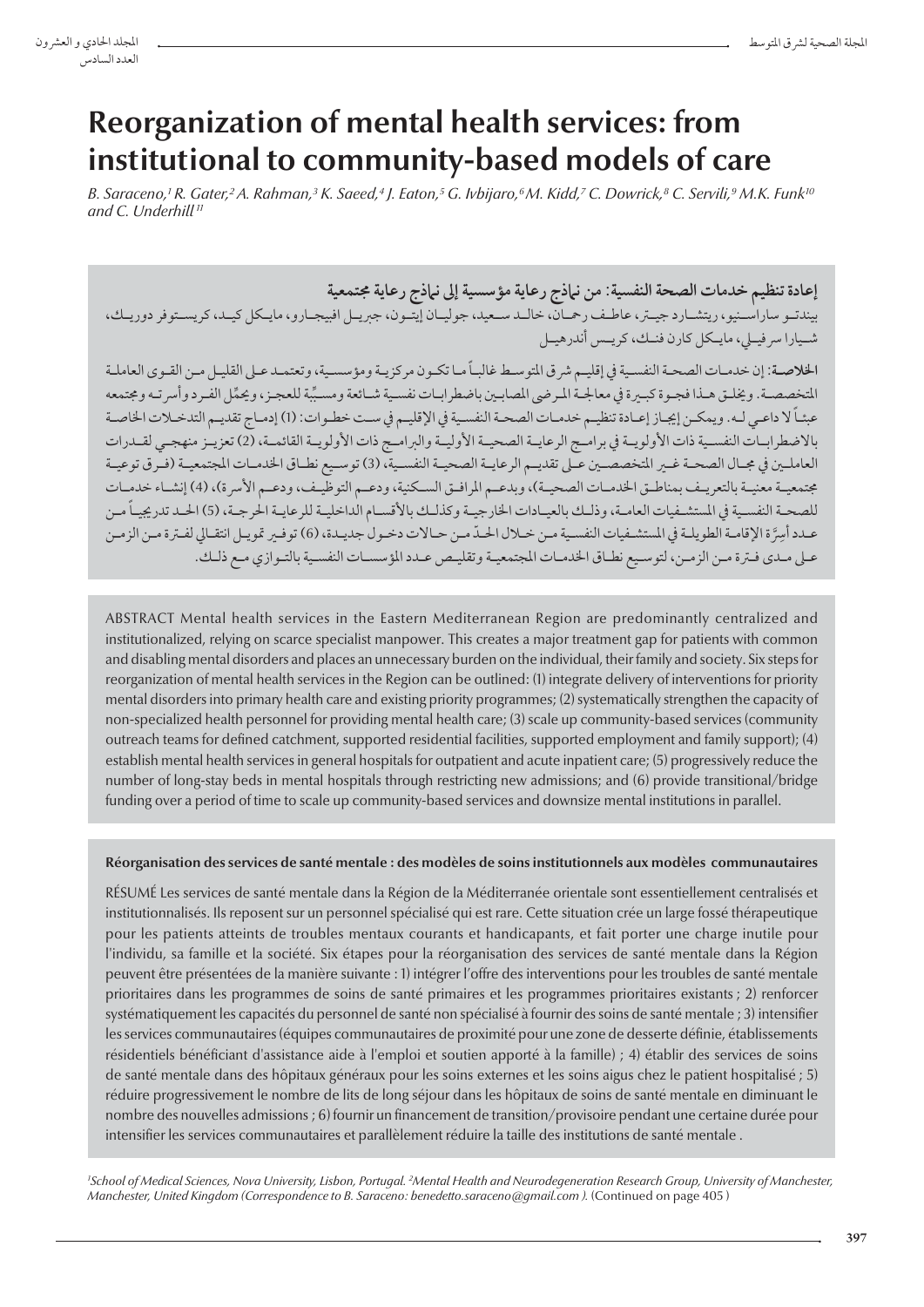# **The case for reorganizing mental health services: the optimal mix of services**

Mental disorders are common and disabling. About 1 person in every 10 worldwide is suffering from a mental disorder, and 1 in 4 families has a family member with a mental disorder (*1*). Rates of mental disorder are even higher in countries affected by complex emergencies. The vast majority of people with a mental disorder do not receive treatment. The treatment gap, i.e. the proportion of people who require care but do not receive treatment, has been estimated to be more than 90% in the Eastern Mediterranean Region (EMR). The limited resources that are available for mental health care in these countries are often deployed inefficiently in maintaining large psychiatric hospitals that are inaccessible to the majority of the population, may result in poor clinical and social outcomes and have even been associated with human rights violations.

Yet effective pharmacological and psychosocial treatments are available for depression, schizophrenia, epilepsy, alcohol and substance abuse and these treatments can be successfully applied in integrated, community-based mental health services in low-income countries (*1,2*). Hence there is a compelling case for reorganizing services into a decentralized, integrated community-based model of delivery for mental health care.

The major demographic changes which are taking place in almost all the countries of the EMR should be carefully considered when planning the scaling-up and reorganization of mental health services. The child and adolescent population is growing fast and this phenomenon should drive public health policy-makers when they plan mental health care and services, to avoid the risk of focusing exclusively on services for the adult population. In addition, the massive migration from rural to urban areas which is ongoing should also significantly influence not only the location of services but also the ability of services to address the new and specific needs of populations who are recently urbanized and often live in critically underserved environments.

# **Achieving reorganization: catalysts for change**

Despite previous attempts to improve mental health services, decentralization and integration in the EMR is patchy, services are inadequately funded and resources remain centralized in mental hospitals (Figure 1). Successful initiatives in the Region have identified and taken advantage of opportunities to catalyse change:

- Crisis can be a catalyst for change. Emergency situations provide the opportunity for review and adoption of new approaches, as exemplified by developments in Afghanistan, Iraq, Jordan and Somalia.
- The community itself can provide crucial impetus and direction for the reorganization of services. This invaluable resource needs to be facilitated by fostering the development of family/carer and user groups. Box 1 is a case study from Morocco illustrating the how family associations can play a role in mental health care in the community.
- External donor pressure can be the driver to ensure that models of service delivery are effective and efficient and



**Figure 1 Percentage of all psychiatric beds that are in general hospital and community residences in countries of the Eastern Mediterranean Region**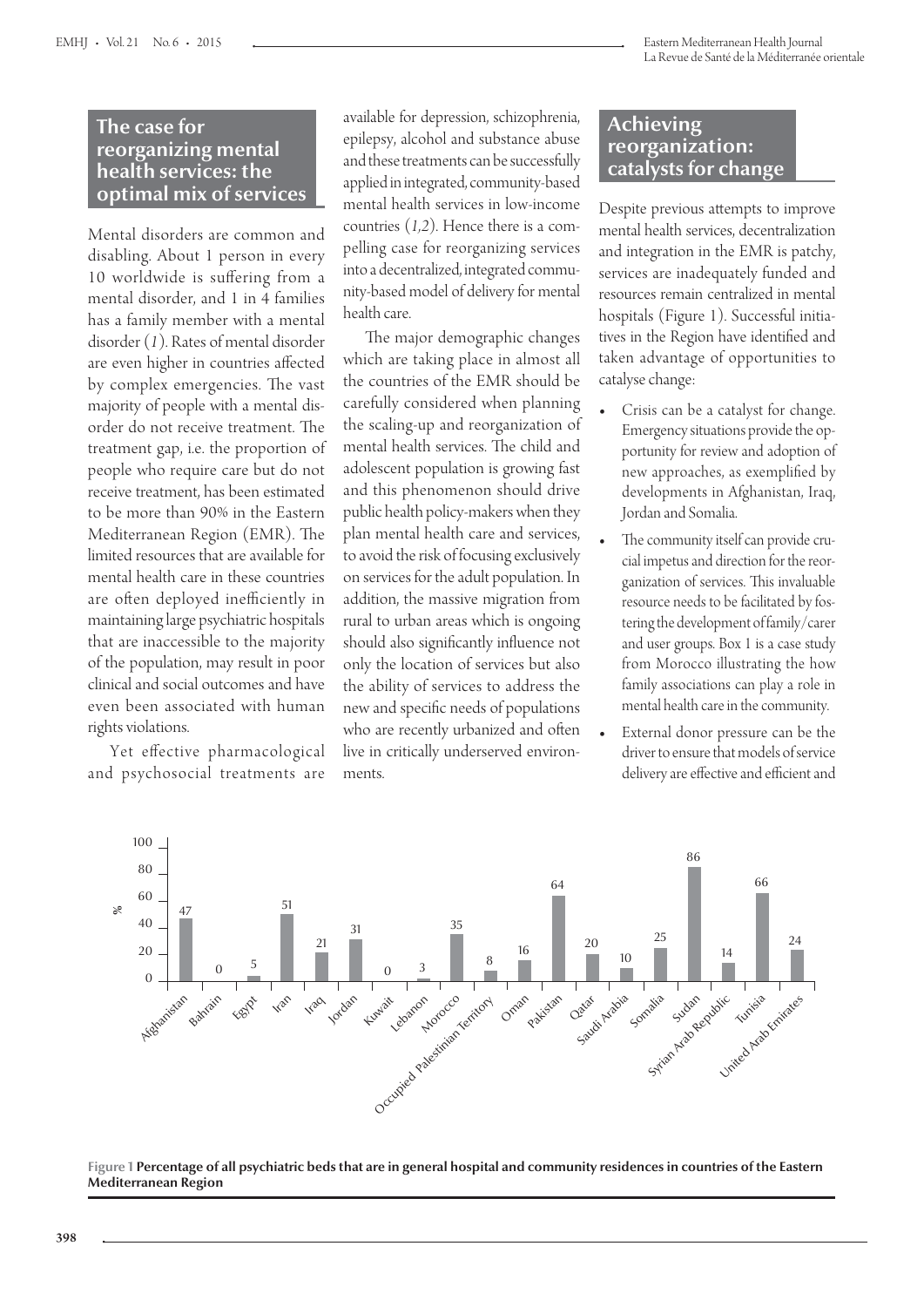#### **Box 1 Case study: role of family associations in improving quality of mental health care in Morocco**

In February 2007, a group of family members in Morocco created the AMALI association ("my hope" in Arabic) in order to improve the quality of life of mental patients and to advocate to the community and decision-makers for better care for mental health problems. AMALI aims to: fight taboos and stigmatization, isolation of patients and families, discrimination and social rejection of patients; advocate to decision-makers for improving the quality of hospital infrastructure, for better access to care and for availability of treatment for the most socially vulnerable populations; contribute to and promote legal texts for the protection of human rights of patients; promote the development of institutions for social rehabilitation of mental patients; receive families, listen to their problems and inform and train them with psychoeducation programmes, e.g. the Profamille programme; and participate in national and international congresses as well as seminars on mental health.

The activities of AMALI have helped the Minister of Health to declare mental health as the second highest priority of the Ministry and have contributed to the report of the Moroccan national council of human rights (Comité National des Droits Humains) describing the shortcomings of psychiatric institutions and the solutions to adopt. AMALI association helped also in creating the first association of psychiatry service users in Morocco (Association Marocaine des Usagers de la Psychiatrie).

that they meet standards of quality and human rights.

- Adoption of mental health policy and legislation incorporating internationally accepted human rights conventions can drive service reorganization since it requires a service model that can successfully meet the requirements of the legal framework. The right to community-based services is expressly recognized in Article 19 of the United Nations Convention on the Rights of Persons with Disabilities.
- Momentum generated by the development of delivery platforms for priority programmes, e.g. HIV/AIDS, maternal and child health and noncommunicable diseases, can sometimes provide opportunities for reorganizing the service delivery model for mental health.

## **What needs to be done?**

The World Health Organization (WHO) has developed the Service Organization Pyramid Model for an Optimal Mix of Services for Mental Health (Figure 2). This model incorporates the recovery paradigm, which proposes that people with mental disorders are central to their own recovery and can manage their mental health problems themselves, supported by family, friends and community institutions. At successively higher levels of the pyramid the mental health needs of the individual require more intensive professional assistance with commensurate higher costs of care.

## **Integrate mental health care into primary health care**

Although all countries in the Region have made some progress towards integrating mental health services into the primary health care system, there is considerable variation in the extent of integration (Figure 3). The case study in Box 2 looks at how the Islamic Republic of Iran has successfully integrated mental health services into all levels of care nationwide. Integration of mental health into primary care improves identification and treatment rates for priority mental disorders and promotes access



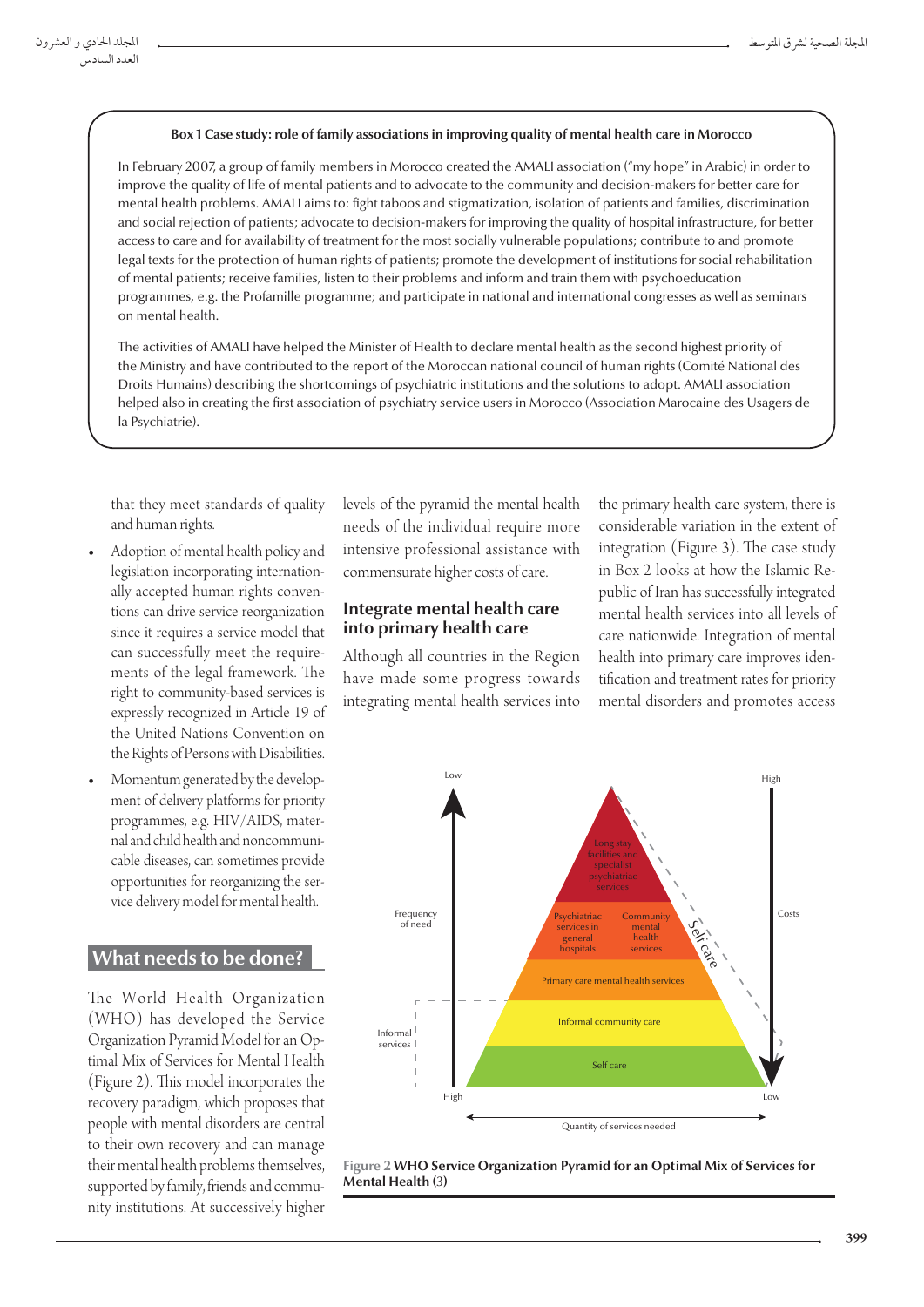and holistic care for comorbid physical and mental health problems (*3*). Even in countries where primary health care services are weak, this can be achieved if primary care workers are provided with training followed by sufficient support and supervision by secondary-level services. The WHO Mental Health Gap Action Programme (mhGAP) provides resources to support the provision of front-line services for a range of priority conditions to be delivered through primary health care and other non-specialist settings.

## **Community-based services for mental health care delivery**

Community-based services, such as mental health outpatient facilities and daytreatment facilities are underdeveloped in the EMR compared with the rest of the world, and the provision of community residential facilities is much lower than in European countries. There is a widespread clinical consensus that people receiving community-based mental health care have better health and mental health outcomes and better quality of life than those treated in institutional psychiatric settings (*5*). Community services can be scaledup in resource-poor settings by using non-mental-health professionals (*6–8*). Box 3 shows a case study from Palestine. Adopting a whole community approach

can compensate for health service manpower shortages and provide avenues to incorporate income generation and group management interventions (*9*).

## **Psychiatric units in general hospitals**

Across the EMR the availability of psychiatric beds in general hospitals is about one-third of that found in the rest of the world. Two-thirds of psychiatric beds in the EMR are still located in mental hospitals, the remainder being almost equally divided between general hospitals (18%) and community residences (16%). There is a very wide variation between EMR countries in the extent to which psychiatric beds are located in community settings (Figure 1).

General hospital settings provide an accessible and acceptable location for 24-hour medical care and supervision of people with acute acerbations of mental disorders, in the same way that these facilities manage acute exacerbations of physical health disorders. Although there is a consensus that acute inpatient services are necessary both to diagnose and to treat patients, the number of beds needed is contingent on which other services exist locally and on local social, economic and cultural characteristics.

# **Scale-back and refocus psychiatric hospitals**

Successful deinstitutionalization programmes involve investment in community-based services, development of human resources with an appropriate skill mix and parallel funding to manage the transition. The range and capacity of residential long-term care that will be needed in any particular area is dependent upon which other services are available or developed locally, and upon social and cultural factors, such as the amount of family care provided (*10*). When deinstitutionalization is carried out carefully for those who previously received long-term inpatient care, the outcomes are more favourable for most patients who are discharged into community care (*11–13*). Improvement of quality of care in psychiatric hospitals and processes of deinstitutionalization should be encouraged, developed and monitored (*14*). Existing psychiatric hospitals in the EMR can respond to this need by developing as tertiary centres of excellence. However, it should be noted that in some countries the total number of psychiatric beds in psychiatric and general hospitals is very low and in those cases the effort should be directed towards increasing mental health beds in general hospitals in spite of the well-known resistance to



**Figure 3 Progress towards integration of mental health into primary care in countries of the Eastern Mediterranean Region: crude sum of 7 primary health care indicators collected in the** *Mental health atlas 2011* **(***4***)**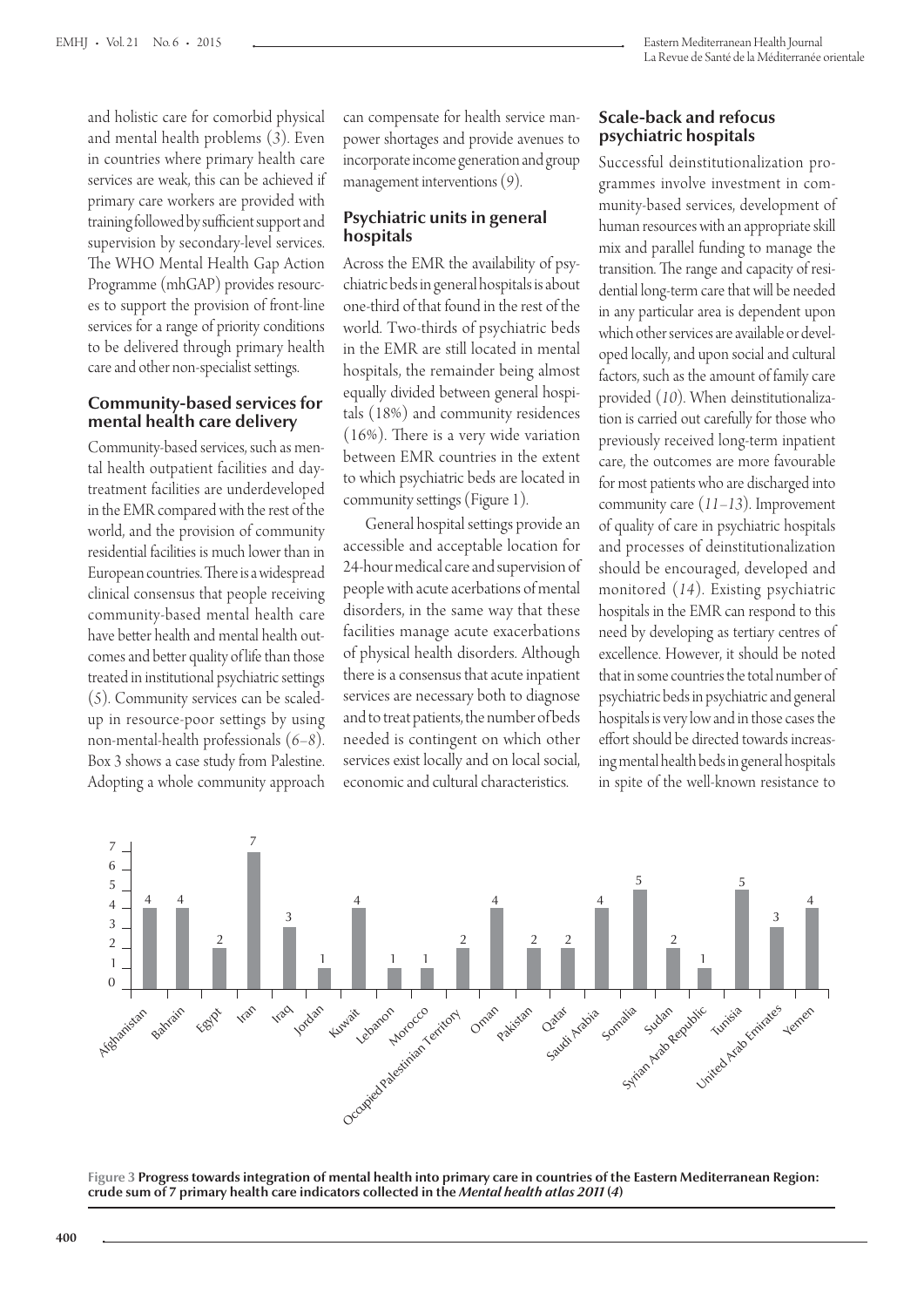#### **Box 2 Case study: integration of mental health into primary health care in Islamic Republic of Iran**

A national mental health programme in the Islamic Republic of Iran was adopted by the Ministry of Health and Medical Education in 1988. Based on the evaluation of pilot projects, the Ministry decided to scale up the model of integrated primary and mental health care services to the whole country.

The scope of practice and clinical priorities are defined for the different levels of health care. At village level, the responsibilities of the behvarz (community health workers manning health houses in the community) was expanded to include mental health. In addition to training on mental health as part of their general curriculum, they attend refresher courses held by general practitioners, psychologists or psychiatrists at the provincial level. They are continually supervised by more senior health workers at the primary care centres.

The primary care centres are responsible for identifying and treating severe mental disorders, common mental disorders, epilepsy and mental retardation. General practitioners, who manage urban and rural primary health centres, receive a 1–2-week training session in mental health, as well as refresher training every 1–3 years. This training is provided by a provincial-level psychiatrist. The general practitioners in turn train the disease control technicians in their catchment area, focusing on diagnosis, management and referral of mental disorders.

The district health centres are responsible for the planning, management, implementation and supervision of activities within their health network of rural and urban health centres and village health houses. They in turn are supervised and supported by the provincial mental health units staffed by a psychiatrist and a psychologist, who are responsible for the technical, organizational and administrative management of the services at the periphery.

The deans of the medical universities in every province are responsible both for medical education and for health services in their catchment area, with full collaboration from the senior provincial health administration, especially the directors of the primary care network. This promotes continuity of care across different tiers of the system.

The Islamic Republic of Iran's strong ties between its medical education and health sectors facilitates the training of health workers throughout the country. As such, the medical universities provide strong scientific support for the programme. Nationwide training of general practitioners and behvarz using specially designed manuals and learning support tools has been completed on a province-by-province basis over the last 2 decades, and continues for new health workers and for those who need retraining and upgrading of their skills. A referral system for patients from health houses to specialized university facilities is in place.

Research on treatment pathways indicates that the expansion of mental health care into primary care has reduced assistance sought from traditional practitioners; first contact with a traditional health practitioner for a mental health problem has decreased from 40% in 1990 to 14% in 1998 and 16% in 2000. Integration of mental health in primary health care has also provided the foundation for expanding the scope of service to other areas. For example, a national suicide prevention programme is being implemented through training general practitioners in the treatment of depression (especially in regions where suicide rates are high), referral of suicidal patients, follow-up of people who have attempted suicide and control of potential social contagion. Nevertheless, challenges remain, such as the high mobility of general practitioners, particularly in more remote areas, and the fact that the behvarz who are essential to the programme's success in rural areas do not exist in urban settings where the private health sector is dominant and not well-regulated. Public–private partnerships are weak or nonexistent. Therefore, currently efforts are underway to develop community mental health centres with outreach services in the urban areas where 70% of the population is living.

this by professionals working in general hospitals. The WHO QualityRights Tool Kit is a useful resource to guide the process of examining the human rights situation in institutions and guiding collaborative reform (*15*). While reducing the numbers of patients residing in long-stay facilities will release resources to pay for the development of community-based mental health services, it needs to be stressed that

parallel dual funding will still be required during the period of reorganization.

## **Integrate mental health into priority health service delivery platforms**

An integrated approach to addressing mental health in the context of care for HIV, maternal and child health and noncommunicable diseases has

been shown to be cost-effective and efficient (*16–18*). Maternal and child health programmes are population- and community-based and can provide a platform for equitable care, especially in rural and difficult-to-access communities (*19,20*) and offer the chance to treat the "whole patient", which has beneficial effects not only for the individual but also for his/her family. Box 4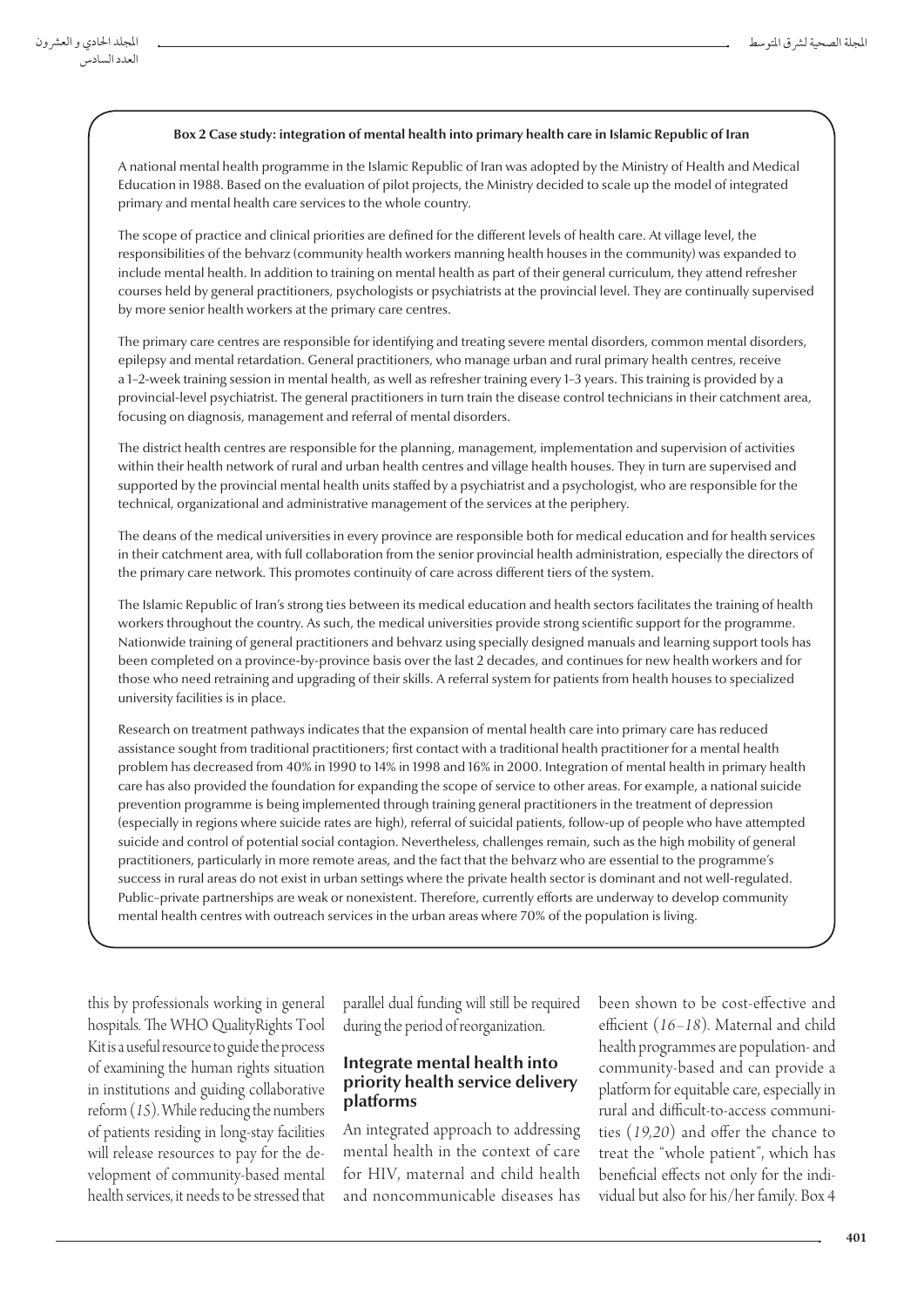#### **Box 3 Case study: developing community mental health services in Palestine**

In Palestine, the mental health resources of the Ministry of Health have historically been concentrated ian tertiary psychiatric facilities with minimal investment in community-based care. Other problems included outdated models of care (i.e. the biomedical treatment model), shortage of mental health professionals, lack of training for mental health and primary care workers and the large treatment gap for people who need mental health care but are not able to attain it due to lack of awareness, misconceptions, stigma and discrimination.

Since 2002 WHO, in collaboration with the Palestine Ministry of Health and other partners, has supported an ongoing process of mental health care reform throughout the West Bank and Gaza. Overall, the reform initiative seeks to: improve the accessibility to quality mental health services in all levels of care; develop a community-based care system for mental health; and improve health-care-seeking behaviour among patients in need of care.

Stigma towards mental health care among health workers remains a problem. Despite much effort, directors of general hospitals have so far refused to introduce psychiatric acute care beds. Without ongoing support from donors, the sustainability of the local Friends and Family Associations is a concern. While the merits of establishing such associations cannot be disputed, it is important to note that a high degree of organizational capacity-building and support may be needed for a sustained period of time. Mental health workers may not be best qualified to provide such support. It may be better to try to link these associations with well-established organizations.

The reform process has involved interventions at multiple levels and across all areas of West Bank and Gaza, with a potential impact on the entire population. The process of integration of mental health into primary health care was initially piloted in one district (including 7 clinics) in Gaza. After a successful 6-month pilot period, the programme was expanded to a second district. The current implementation plan involves moving to a new district at 6-month intervals, until all 5 Gaza districts are reached. The successful integration of mental health into primary health care has shown that it is possible to develop mental health services in low-resource and conflicted-affected settings.

summarizes how mental health services have been integrated into maternal and child health services in Pakistan.

## **User and carer involvement**

Increasing participation of service users and carers is one of the major advances made in mental health care in the last decades. The recovery movement has validated the active engagement of

### **Box 4 Case study: integration of mental health in maternal and child health services in Pakistan**

Mental health has been integrated into maternal and child health services in Pakistan using the Five-Pillars (5-PA) Approach to Maternal Psychosocial Well-Being. The approach is derived from the Thinking Healthy Programme: a cognitive–behaviour therapy-based psychosocial intervention for mothers with depression and their infants. The Thinking Healthy Programme is a targeted intervention for women suffering from perinatal depression and their infants. It was evaluated in a community-based setting in rural Rawalpindi by female community health workers, known in Pakistan as "lady health workers". There is good evidence for its effectiveness and it is aligned with the WHO Mental Health Gap Action Programme (mhGAP) intervention guidelines.

5-PA is an adaptation of the Thinking Healthy Programme in order to integrate it into a child nutrition and development programme. Thus, it is an example of delivery of mental health care to mothers and infants through a maternal and child health platform. The adaptation targets not only depressed women but also all mothers during pregnancy and in the 2 years after giving birth. The key feature of the approach is that it is integrated into and facilitates the delivery of a community-health-worker-delivered intervention for early child nutrition and development. Thus, whenever the community health worker delivers a session for child nutrition or development, she uses 5-PA to strengthen the key message and to provide the psychosocial intervention.

A pilot study has been successfully completed in one rural area and 120 community health workers have been trained. Evaluation of its impact is being tested through a cluster randomized controlled trial. Pilot results show that community health workers were able to apply the 5-PA effectively to their work, and the approach was found to be useful by them, their supervisors, the mothers and the families.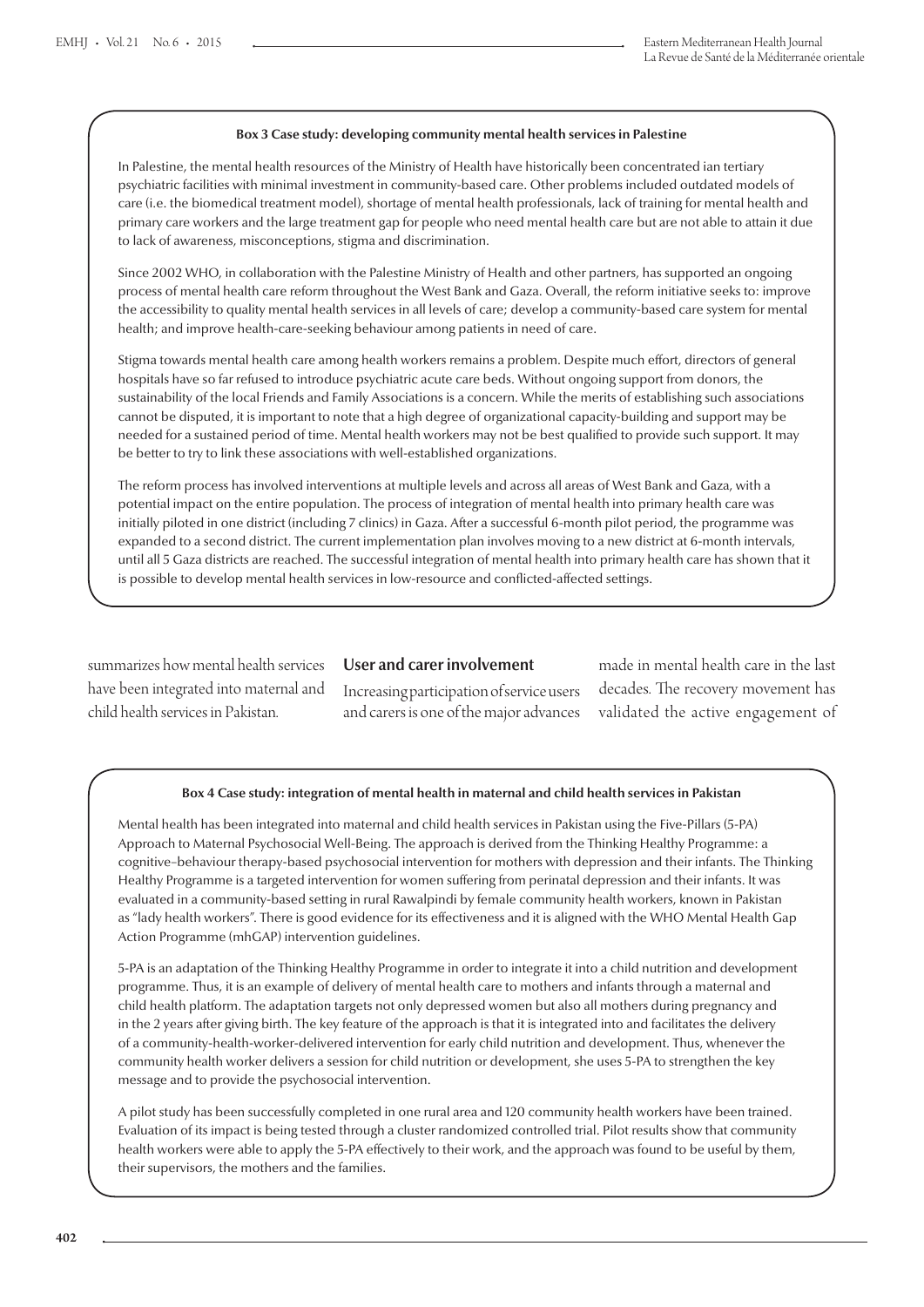people in accepting and overcoming the challenges of disability associated with mental health problems (20). Facilities should support service user involvement in decision-making at all levels, including the running of the facility as well as their personal treatment and care plans. Users might be also included in contributing to designing research studies as it is the case in a few countries such as the United Kingdom. Community mental health services should support

families coping with the problems associated with chronic mental disorder in a family member, for example by developing programmes designed to decrease family burden and improve psychological support.

# **Key recommendations for ministries of health**

The key recommendations summarized in Table 1 address 6 strategic interventions for service reorganization for ministries of health. Service reorganization cannot be carried out in isolation and it must be underpinned by policy and legislative reforms, complemented by promotion and preventive interventions, and informed by information, evidence and research. Furthermore the active involvement of users and carers should be promoted in the planning and review of delivery of care and reorganization of services.

**Table 1 Key recommendations for strategic interventions for mental health service reorganization for ministries of health in countries of the Eastern Mediterranean Region**

| Key recommendations for<br>strategic intervention                                                                                                                                                            | <b>Essential actions for all countries</b>                                                                                                                                                                                                                                                                                                                                                                                                                                         | Actions for consideration by countries<br>with more resources                                                                                                                                                                                                                                                                                                                                                                                                                               |
|--------------------------------------------------------------------------------------------------------------------------------------------------------------------------------------------------------------|------------------------------------------------------------------------------------------------------------------------------------------------------------------------------------------------------------------------------------------------------------------------------------------------------------------------------------------------------------------------------------------------------------------------------------------------------------------------------------|---------------------------------------------------------------------------------------------------------------------------------------------------------------------------------------------------------------------------------------------------------------------------------------------------------------------------------------------------------------------------------------------------------------------------------------------------------------------------------------------|
| 1. Integrate delivery of<br>interventions for priority<br>mental disorders, as identified<br>in the WHO Mental Health<br>Gap Action Programme<br>(mhGAP), in primary health<br>care and priority programmes. | • Integrate care of priority disorders into the<br>basic package of services offered within<br>primary health care.<br>• Integrate care for common mental disorders<br>into the routine care for people affected by<br>noncommunicable diseases, maternal and<br>child health problems and HIV/AIDS.<br>• Ensure availability of essential psychotropic<br>medications in primary health care settings.                                                                            |                                                                                                                                                                                                                                                                                                                                                                                                                                                                                             |
| 2. Systematically strengthen the<br>capacity of non-specialized<br>health personnel for providing<br>evidence-based and quality<br>services for priority mental<br>disorders (identified in<br>mhGAP).       | • Enhance the capacity of primary health care<br>workers at all levels to provide integrated<br>mental health care for priority mental<br>disorders, using the mhGAP intervention<br>guide and training materials.<br>• Provide refresher training and supervision to<br>primary health care workers.                                                                                                                                                                              | • Include recognition and management<br>of common mental disorders<br>into training curricula of all health<br>personnel including integration into<br>family physician programmes.                                                                                                                                                                                                                                                                                                         |
| 3. Scale up community-based<br>services, e.g. via community<br>outreach teams for defined<br>catchment areas, supported<br>residential facilities, supported<br>employment and family<br>support.            | • Develop, via training/retraining and<br>supervision, multidisciplinary community<br>mental health teams to deliver integrated<br>community-oriented mental health care.<br>• Develop new cadres within the workforce<br>who are appropriate to the needs of the<br>reorganized mental health system (e.g.<br>project managers, case managers and<br>counsellors).<br>• Establish multidisciplinary outreach teams to<br>liaise with and support primary health care<br>services. | · Provide psychological,<br>pharmacological and social<br>interventions for children and<br>adolescents with mental health<br>problems.<br>• Develop other community services,<br>e.g. daycare centres and community<br>residential facilities with different levels<br>of support provided by specialized and<br>nonspecialized teams.<br>• Promote integration of mental health<br>interventions with income-generation<br>programmes and social services, e.g.<br>education and housing. |
| 4. Establish mental health<br>services in general hospitals<br>for outpatient and acute<br>inpatient care.                                                                                                   | • Develop outpatient care in general<br>hospitals staffed by core multidisciplinary<br>mental health teams catering to a defined<br>catchment area.<br>• Set up inpatient services for provision of<br>care within the defined catchment area of<br>people with acute exacerbations of mental<br>disorders.<br>• Ensure availability of essential psychotropic<br>medications in mental health units in<br>general hospitals.                                                      | • Liaise and coordinate with existing<br>community mental health teams.<br>• Provide liaison psychiatric<br>interventions to other departments of<br>the hospital.                                                                                                                                                                                                                                                                                                                          |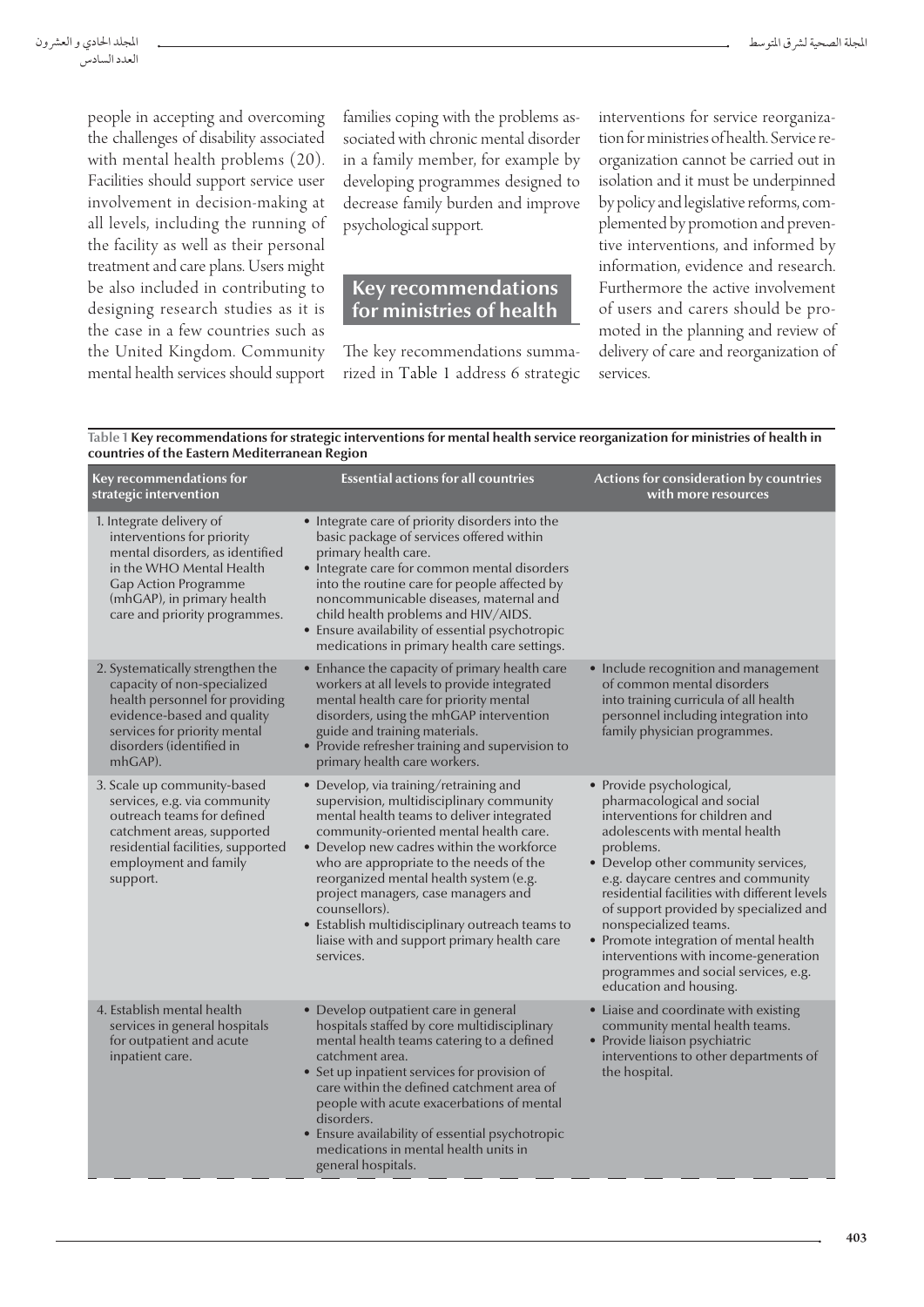| Key recommendations for<br>strategic intervention                                                                                                           | <b>Essential actions for all countries</b>                                                                                                                                                                                                                                                                                                                                                                                                                                      | Actions for consideration by countries<br>with more resources |
|-------------------------------------------------------------------------------------------------------------------------------------------------------------|---------------------------------------------------------------------------------------------------------------------------------------------------------------------------------------------------------------------------------------------------------------------------------------------------------------------------------------------------------------------------------------------------------------------------------------------------------------------------------|---------------------------------------------------------------|
| 5. Progressively reduce the<br>number of long-stay beds<br>in mental hospitals through<br>restricting new admissions.                                       | • Assess the needs of long-stay inmates.<br>• Use the WHO Quality Rights Tool Kit to<br>monitor and improve the quality of care<br>and dignity of persons admitted to mental<br>hospitals.<br>• Reduce the number of admissions from<br>areas served by community mental health<br>services and/or general hospital psychiatric<br>units.<br>• Plan to progressively reduce the number of<br>beds.                                                                              |                                                               |
| 6. Provide transitional/bridge<br>funding over a period of time<br>to scale up community-based<br>services and downsize mental<br>institutions in parallel. | • Determine the costs and resources<br>available, and budget accordingly to ensure<br>that reorganization of services is realistic and<br>achievable.<br>• Calculate the costs of each component of<br>reorganization and the total costs for each<br>year.<br>• Define how components of reorganization<br>are going to be financed (e.g. state funding,<br>donors).<br>• Adjust timeframes of reorganization in<br>accordance with resources available in<br>different years. |                                                               |

**Table 1 Key recommendations for strategic interventions for mental health service reorganization in countries of the Eastern Mediterranean Region (***concluded***)**

## **References**

- The world health report 2001. Mental health: new understanding, new hope. Geneva: World Health Organization; 2001.
- 2. Patel V, Araya R, Chatterjee S, Chisholm D, Cohen A, De Silva M, et al. Treatment and prevention of mental disorders in low-income and middle-income countries. Lancet. 2007 Sep 15;370(9591):991–1005. PMID:17804058
- 3. Improving health systems and services for mental health. Geneva: World Health Organization; 2009.
- 4. Mental health atlas 2011: resources for mental health in the Eastern Mediterranean Region. Cairo: World Health Organization, Regional Office for the Eastern Mediterranean; 2013 (EMRO Technical Publication Series No. 41) (http://applications.emro.who.int/dsaf/emropub\_2013\_1578.pdf, accessed 5 February 2015).
- Thornicroft G, Tansella M. The balanced care model for global mental health. Psychol Med. 2013 Apr;43(4):849–63. PMID:22785067
- 6. Araya R, Flynn T, Rojas G, Fritsch R, Simon G. Cost-effectiveness of a primary care treatment program for depression in lowincome women in Santiago, Chile. Am J Psychiatry. 2006 Aug;163(8):1379–87. PMID:16877650
- 7. Patel V, Weiss HA, Chowdhary N, Naik S, Pednekar S, Chatterjee S, et al. Effectiveness of an intervention led by lay health counsellors for depressive and anxiety disorders in primary care in Goa, India (MANAS): a cluster randomised controlled trial. Lancet. 2010 Dec 18;376(9758):2086–95. PMID:21159375
- 8. Patel V, Weiss HA, Chowdhary N, Naik S, Pednekar S, Chatterjee S, et al. Lay health worker led intervention for depressive and anxiety disorders in India: impact on clinical and disability outcomes over 12 months. Br J Psychiatry. 2011 Dec;199(6):459–66. PMID:22130747
- Patel V, Saxena S, editors. Transforming lives, enhancing communities: innovations in mental health. WISH Mental Health Report 2013. Doha: World Innovation Summit Group for Health; 2013 (http://www.wish-qatar.org/app/media/381, accessed 5 February 2015).
- 10. Van Wijngaarden B, Schene A, Koeter M, Becker T, Knapp M, Knudsen HC, et al.; EPSILON Study Group. People with schizophrenia in five countries: conceptual similarities and intercultural differences in family caregiving. Schizophr Bull. 2003;29(3):573–86. PMID:14609250
- 11. Tansella M. Community psychiatry without mental hospitals–the Italian experience: a review. J R Soc Med. 1986 Nov;79(11):664–9. PMID:3795212
- 12. Thornicroft G, Bebbington P. Deinstitutionalisation–from hospital closure to service development. Br J Psychiatry. 1989 Dec;155:739–53. PMID:2695205
- 13. Caldas de Almeida JM, Killaspy H. Long-term mental health care for people with severe mental disorders. Brussels: European Union; 2011.
- 14. Innovation in deinstitutionalization: a WHO expert survey. Geneva: World Health Organization; 2014 (http://apps.who. int/iris/bitstream/10665/112829/1/9789241506816\_eng.pdf, accessed 5 February 2015).
- 15. WHO QualityRights tool kit. Assessing and improving quality and human rights in mental health and social care facilities. Geneva: World Health Organization; 2012 (http://apps.who. int/iris/bitstream/10665/70927/3/9789241548410\_eng.pdf, accessed 5 February 2015).
- 16. Kaaya S, Eustache E, Lapidos-Salaiz I, Musisi S, Psaros C, Wissow L. Grand challenges: Improving HIV treatment outcomes by integrating interventions for co-morbid mental illness. PLoS Med. 2013;10(5):e1001447. PMID:23700389